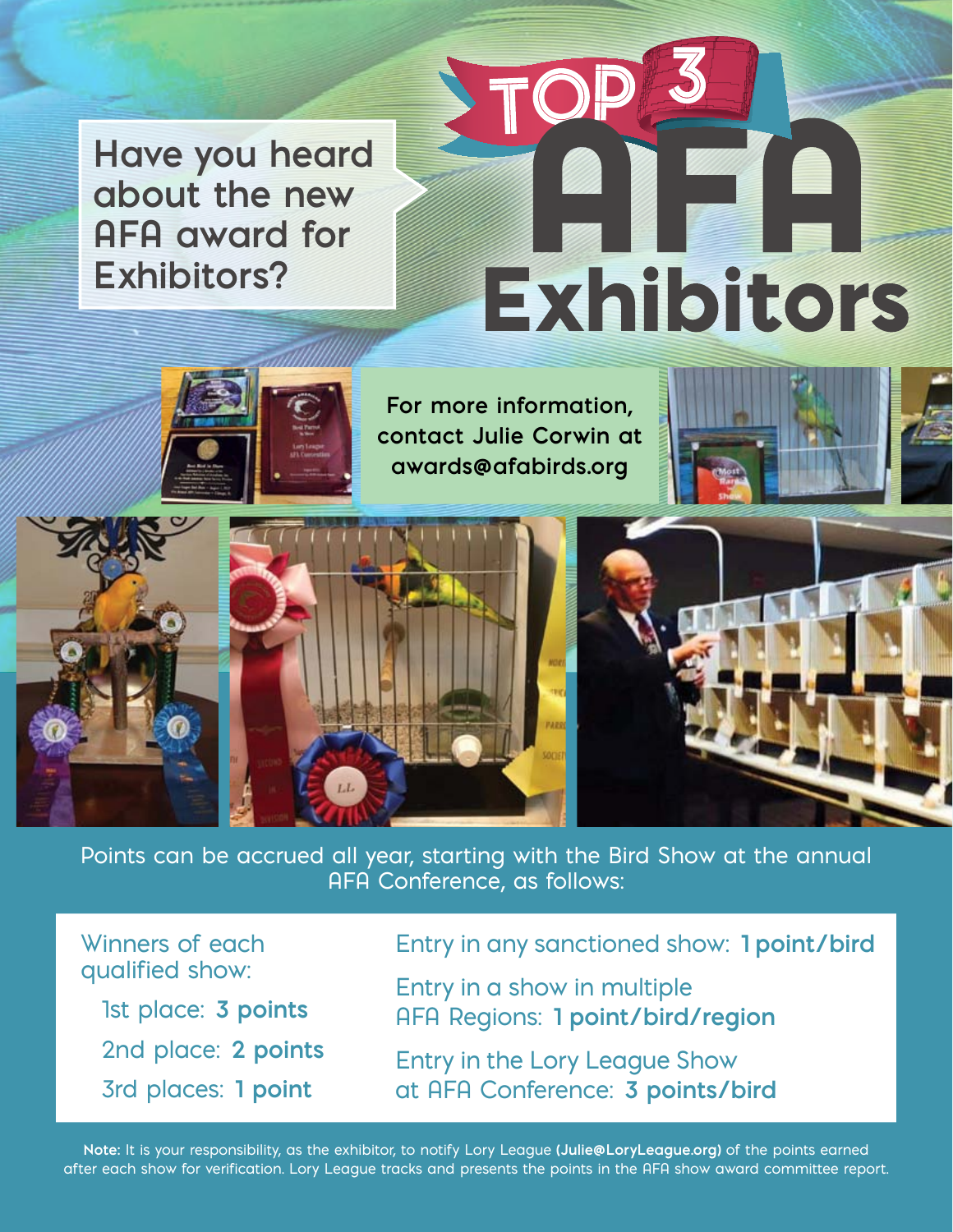## **See how** YOU **can win this award!**

# **ARE YOU** THE EXHIBITOR...

#### **· an AFA member?**

**· entering shows hosted by Clubs affiliated with AFA?** 

**· entering shows sanctioned by National Show Organizations\* affiliated with AFA?** 

**· entering shows held within the United States or its territories?** 



In order for show points to qualify toward the AFA Top 3 Exhibitors award, they must be earned while the exhibitor maintains AFA membership in good standing. In addition, show points must be earned at shows hosted by clubs and sanctioning organizations that maintain a current AFA affiliation in good standing, sanctioned by a National Show Organization that maintains a current AFA affiliation in good standing, and held within the (50) United States or its territories.

AFA recognizes the point systems used in exhibition shows that are sanctioned by nationally recognized specialty organizations with published show standards and classifications. In multi-division shows, points will credit toward this award from the division at that venue in which the exhibitor wins the most points.

\*Sanctioned organizations include: National Canary and Song Bird Associations, African Love Bird Society (ALBS), American Budgerigar Society (ABS), Budgerigar Society of America (BSA), American Cockatiel Society (ACS), National Cockatiel Society (NCS), National Finch & Softbill Society (NFSS), North American Parrot Society (NAPS), and Society of Parrot Breeders & Exhibitors (SPBE).

Not all of these organizations maintain current AFA affiliation. Verify affiliation when inquiring about entry to their shows.



**American Federation of Aviculture, Inc.** | P.O. Box 91717 | Austin, Texas 78709 **Phone:** 512-585-9800 | **Fax:** 512-858-4136 | **Email:** afaofce@afabirds.org | **www.afabirds.org**

The American Federation of Aviculture, Inc. is a 501(c)3 non-profit educational organization.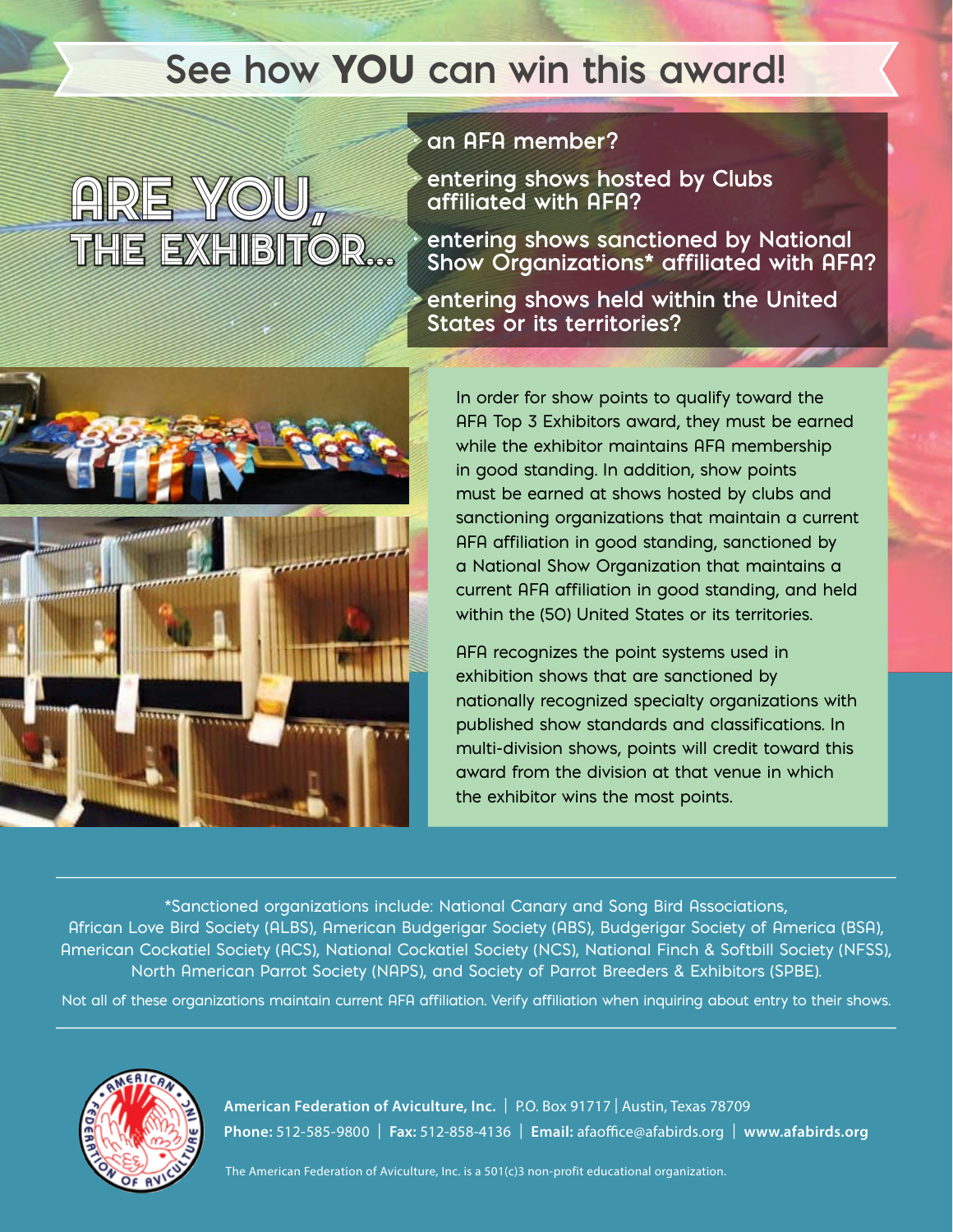

"Surrounded by stunning Sonoran Desert scenery, Tucson, AZ, is a vibrant city where visitors find a diverse selection of museums, attractions, activities, restaurants, beautiful parks and gardens. Spend a morning exploring the farmers market, visit a botanical garden, see rare animals at the zoo, or head to Arizona's famous Saguaro National Park. Unique activities include culinary tours of Tucson, astronomy, horseback riding, balloon rides, hiking, biking, and glass studio tours..." (Vacation Idea, Dream Vacation Magazine, 2017).

American Federation of Aviculture, Inc. is a 501(c)3 non-profit educational organization | PO Box 91717 | Austin, TX 78709 2017 Educational Conference and Avian Expo | Contact us: Convention@AFABirds.org | Visit us: WWW.AFABirds.org